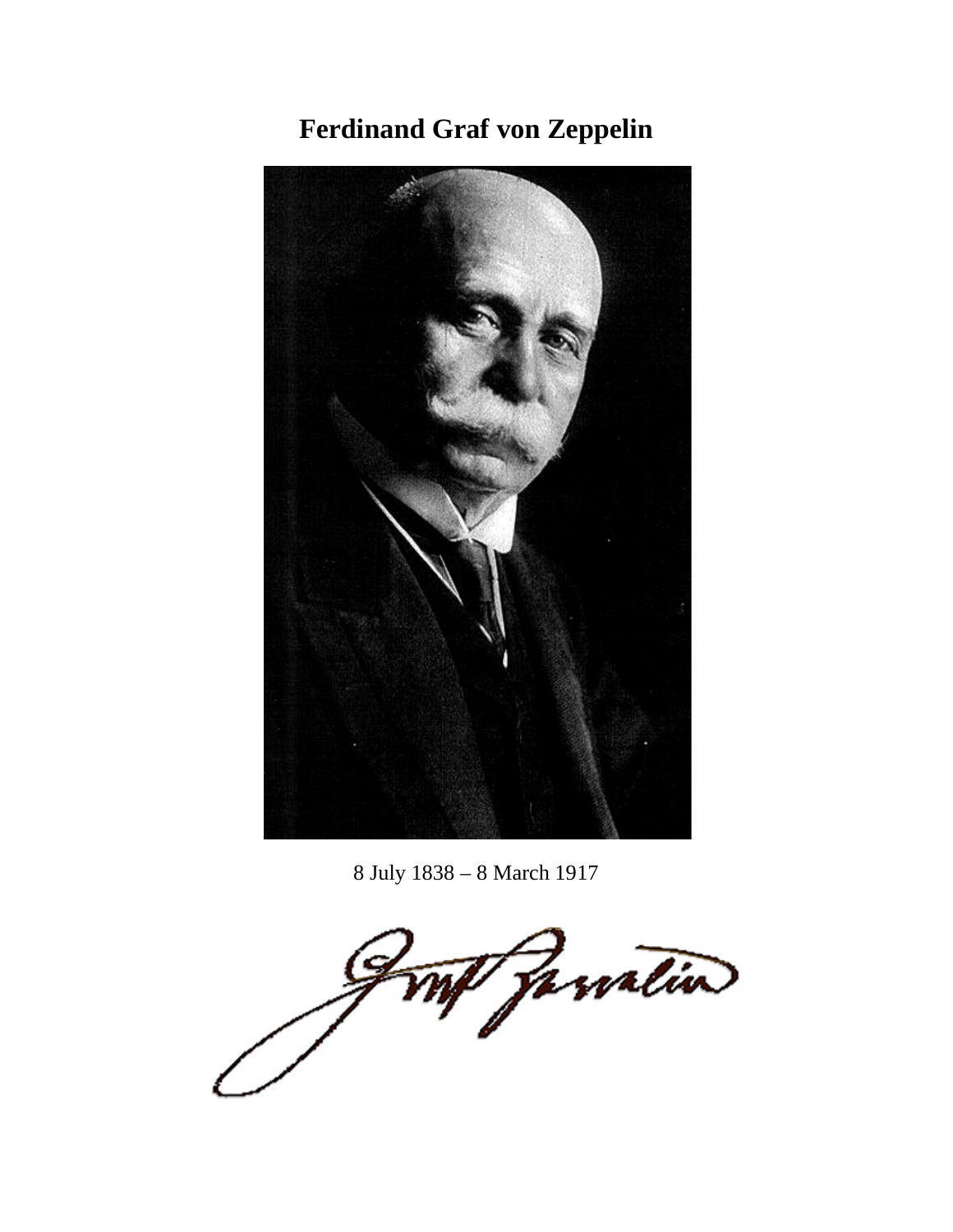## **Personal and Family Life**

The eldest of three children, Ferdinand Adolf Heinrich August Zeppelin was born in Konstanz, in southern Germany, near the western shore of Lake Constance (Bodensee). With his siblings he was schooled at home by private educators. He lived in the Konstanz home until his death.



*Graf Zeppelin house and Schloss Church as seen from Lake Constance Photo by Philipp Hertzog*



Monument to Graf Zeppelin in Konstanz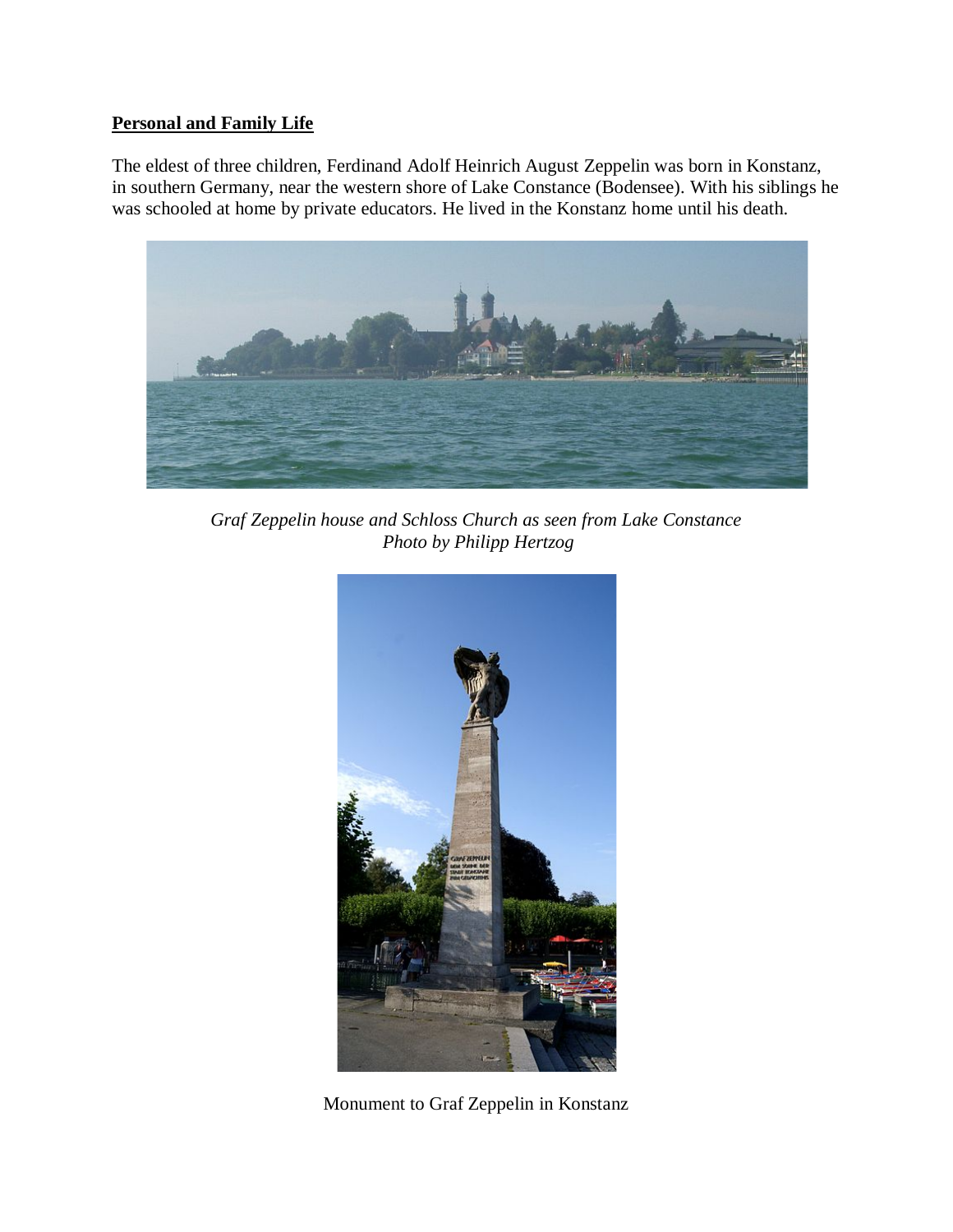On August 7, 1869 he married Isabella Baroness von Wolff, with whom he had one daughter, Helene. Graf Zeppelin passed away in Berlin on March 8, 1917.



*Isabella Countess of Zeppelin (nee Baroness von Wolff)*

## **Education and Military Career**

In 1853 Count Zeppelin went to Stuttgart where he attended the Polytechnicum. In 1855, at age 17, he entered the military school in Ludwigsburg, and started his military career in 1858 as a lieutenant in the Württemberg Army. That same year he was granted a leave of absence so that he could study science, engineering and chemistry.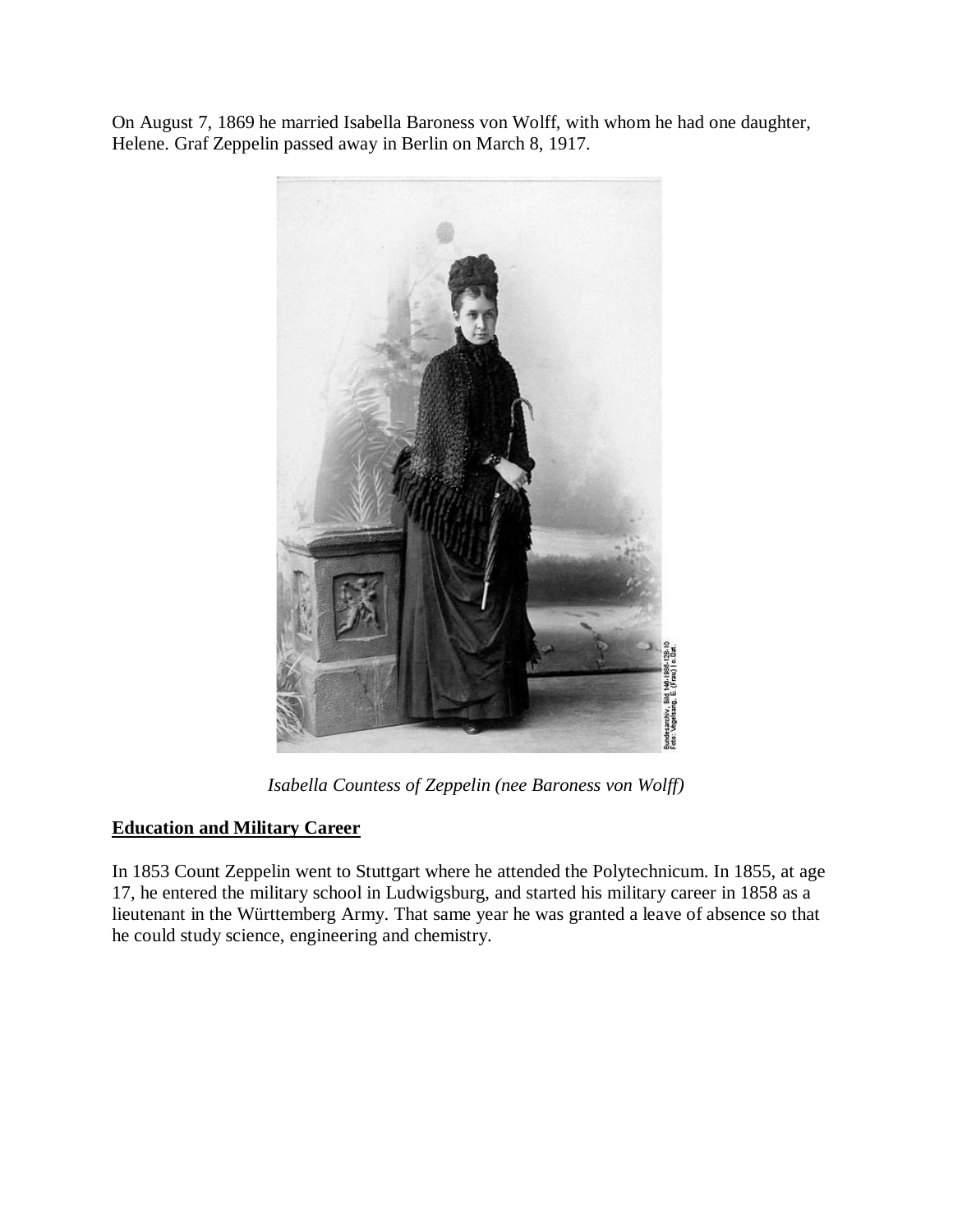

*Captain Graf Zeppelin, Adjutant of the King of Württemberg – ca. 1865*

In 1863 Graf Zeppelin traveled to the United States where he was an observer for the northern troops of the Union Army of the Potomac during the Civil War. He later joined an expedition to the source of the Mississippi.

He retired from the German army in 1890 with the rank Lieutenant General.

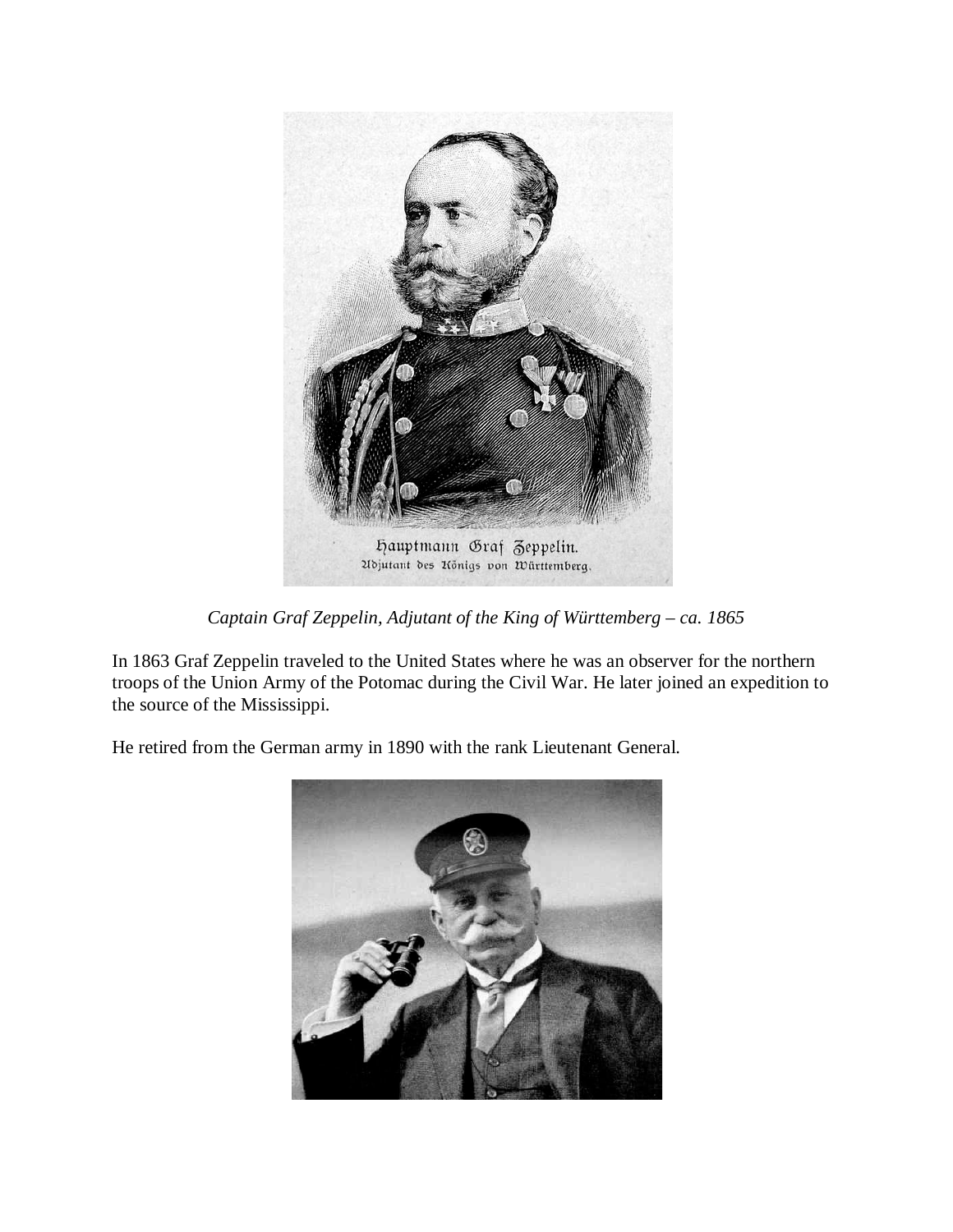## **The Airships**

While in the United States, Zeppelin visited the balloon camp of Thaddeus Lowe in Virginia. The two shared their fascination for lighter-than-air flight, but due to the restriction on "flyalongs" imposed on Lowe's operations, he referred Zeppelin to his assistant, the German aeronaut John Steiner, in Poolesville, Maryland. It was hear that Graf Zeppelin made his first flight.

Upon his return to Germany, Zeppelin dedicated himself to the idea of developing guidable balloons. After leaving the German Army in 1891, he dedicated himself to the development of airships. After years of experimentation with different construction materials, power plants, propeller designs, etc. he finally built his first airship, the LZ-1, which made its maiden flight on July 2, 1900.

Over the years Graf Zeppelin continued to improve the design of his airships. At the time of his death in 1917, he had built over 80 airships. After World War I, the manufacture of German airships was shutdown provisionally by the Treaty of Versailles. The resurgence of airships in the 1920's was led by Graf Zeppelin's successor, Dr. Hugo Eckner.



*Statue of Graf Zeppelin at Graf-Zeppelin-Haus before the Säntis in Friedrichshafen*